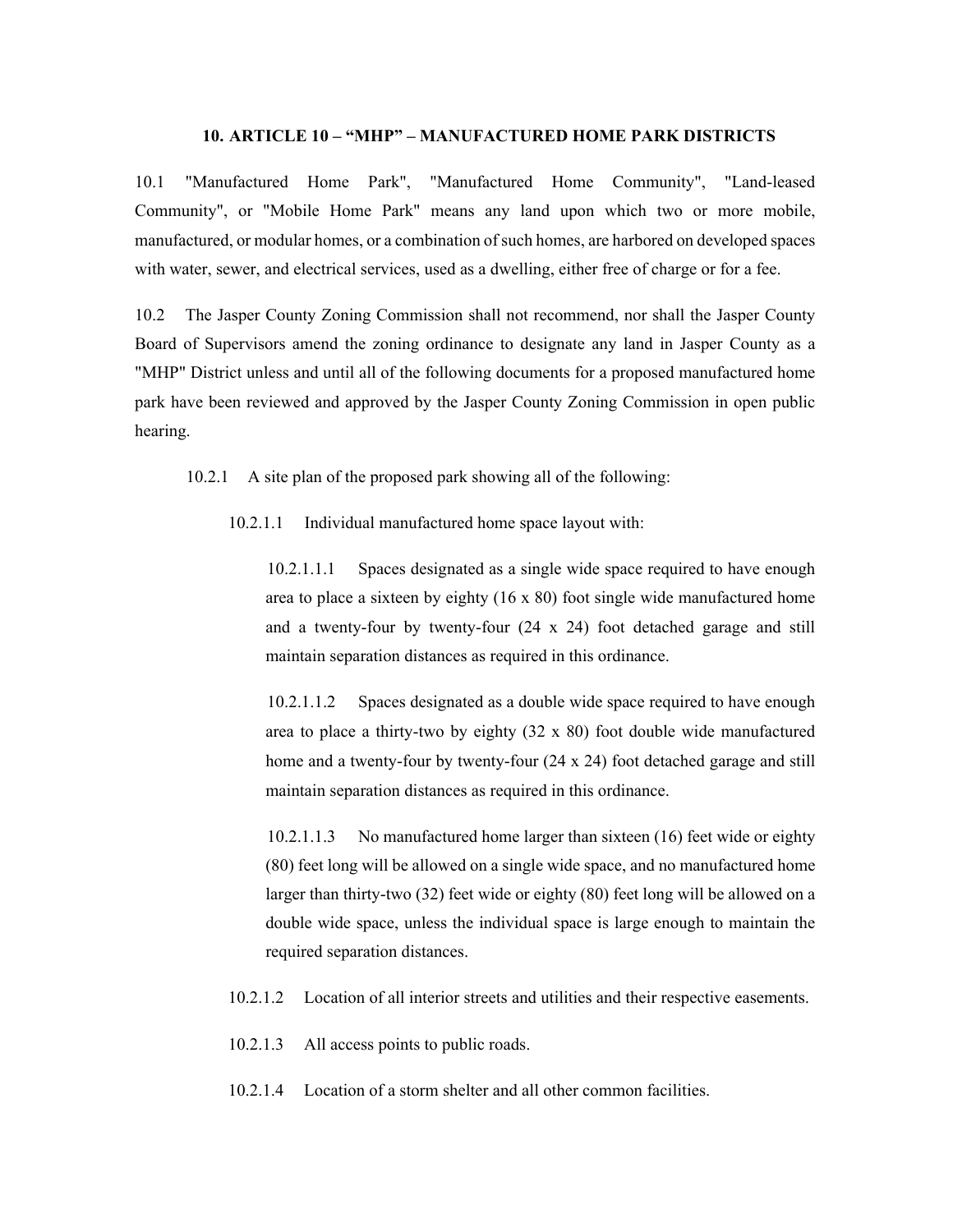10.2.1.5 Green screen buffer along adjoining property lines, and other green spaces.

10.2.2 Design plans by a licensed engineer for all of the following which meet the minimum requirements of the Jasper County Subdivision Ordinance, and which have been reviewed and approved by a licensed engineer designated by Jasper County (the cost of said review will be borne by the developer).

10.2.2.1 Streets, including access intersections with existing public roads.

- 10.2.2.2 Potable Water System
- 10.2.2.3 Storm Water Disposal System including any detention or retention ponds.
- 10.2.2.4 Sewage Disposal System
- 10.2.2.5 Electrical Delivery
- 10.2.2.6 Storm Shelter sized to accommodate three (3) persons per lot.

10.2.3 A copy of the rules and regulations for the proposed park and a copy of the lease agreement, all of which will meet the requirements of Iowa Code 562.B.

10.2.4 All manufactured homes placed in a "MHP" District will be installed according to Iowa Code 103A.9 and Iowa Administrative Code 661 - 16.621 through 661 - 16.626 inclusive. It shall be a county infraction for the owner and/or manager of any manufactured home park to allow any manufactured home to be installed in their park without first obtaining a Jasper County Building Permit.

10.2.5 Permitted Accessory Uses

10.2.5.1 Private garages with a maximum height of fifteen (15) feet to the highest point of the structure.

10.2.5.2 A utility building used for storage of lawn, garden, and other household equipment.

10.2.5.3 No accessory buildings are allowed in the front yard.

10.2.6 All structures over one hundred twenty (120) square feet shall be permanently